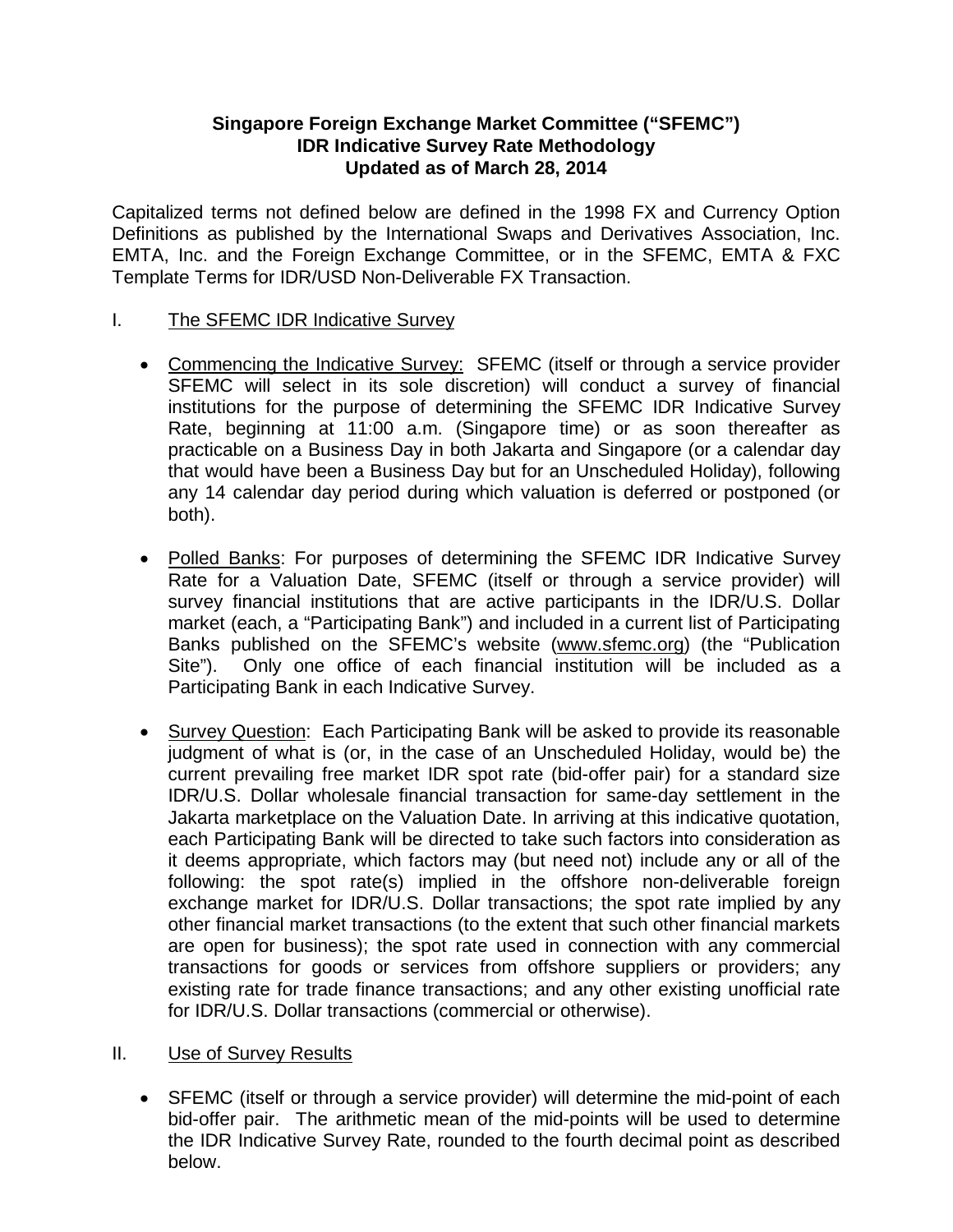- If the IDR Indicative Survey results in 21 or more responses, then the 4 highest and 4 lowest mid-points will be eliminated, and the arithmetic mean of the remaining mid-points will be computed and will constitute the IDR Indicative Survey Rate for such Valuation Date. For purposes of eliminating the 4 highest and 4 lowest mid-points, if more than 4 mid-points have the same highest value or lowest value, then only 4 such mid-points will be eliminated
- If the IDR Indicative Survey results in less than 21 but 11 or more responses, then the 2 highest and 2 lowest mid-points will be eliminated, and the arithmetic mean of the remaining mid-points will be computed and will constitute the IDR Indicative Survey Rate for such Valuation Date. For purposes of eliminating the 2 highest and 2 lowest mid-points, if more than 2 mid-points have the same highest value or lowest value, then only 2 such mid-points will be eliminated.
- If the IDR Indicative Survey results in less than 11 but 8 or more responses, then the highest and the lowest mid-points will be eliminated and the arithmetic mean of the remaining midpoints will be computed and will constitute the IDR Indicative Survey Rate for such Valuation Date. For purposes of eliminating the highest and lowest mid-points, if more than 1 mid-point has the same highest value or lowest value, then only 1 such mid-point will be eliminated.
- If the IDR Indicative Survey results in less than 8 but 5 or more responses, then no mid-points will be eliminated and the arithmetic mean of all midpoints will be computed and will constitute the IDR Indicative Survey Rate for such Valuation Date.
- Quotes will be provided to the fourth decimal point  $(e.g., 1.0000)$ .

### III. Insufficient Responses

• If the IDR Indicative Survey results in less than 5 responses from Participating Banks ("Insufficient Responses"), no IDR Indicative Survey Rate will be available for the relevant Valuation Date. The next IDR Indicative Survey will take place on the next succeeding Business Day in both Jakarta and Singapore (or calendar day that would have been a Business Day but for an Unscheduled Holiday), subject to Section V below.

### IV. **IDR Indicative Survey Rate Publication**

- The IDR Indicative Survey Rate will be published on the Publication Site at 3:30 p.m. (Singapore time), or as soon thereafter as practicable.
- As soon as it is determined that the IDR Indicative Survey will result in Insufficient Responses, a notice that no IDR Indicative Survey is available for the Valuation Date will be published on the Publication Site.